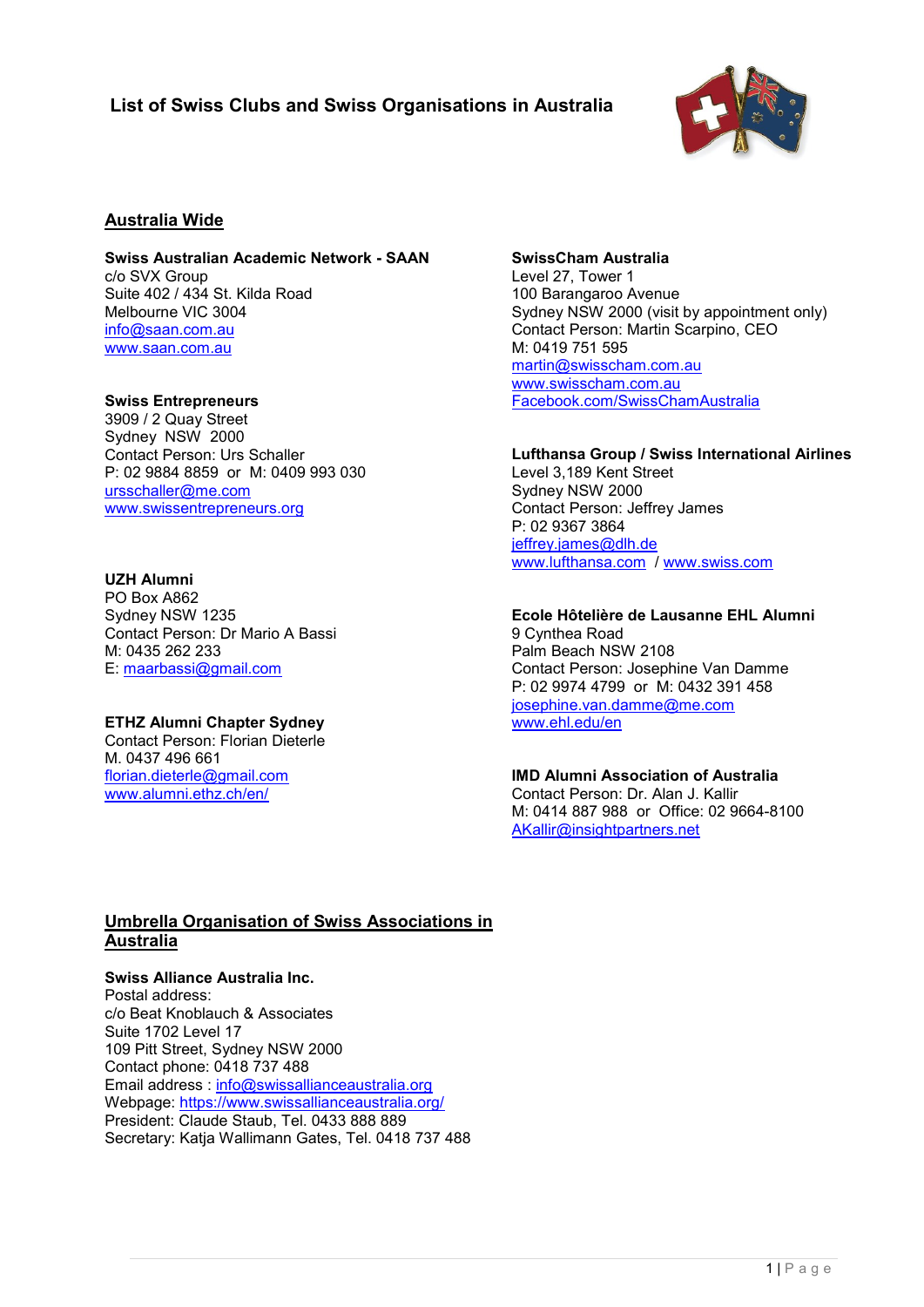## **New South Wales**

#### **Swiss Club of NSW**

PO Box 3292 Bangor NSW 2234 Contact Person: Daniel Frutiger (President) M: 0403 502 048 or P: 02 9680 4299 [info@swissclubnsw.com](mailto:info@swissclubnsw.com) [www.swissclubnsw.com](http://www.swissclubnsw.com/) [Facebook.com/swissclubnsw](http://www.facebook.com/swissclubnsw)

## **Swiss Folksdance Group "Alpegruess"**

7 Wallace Street Willoughby NSW 2068 Contact Person: Marco Nussbaumer M: 0412 403 741 [marco@micromania.com.au](mailto:marco@micromania.com.au)

#### **Swiss Community Care Society Inc** PO Box 870 North Sydney 2060 Contact Person: Regula Scheidegger (President) M: 0432 031 085 rscheidegger49@hotmail.com

## **The Swiss Yodlers and Alphorn Group**

27 Burra Road Artarmon NSW 2064 Contact Person: Alois Kretz P: 02 9419 7277 [akretz@bigpond.net.au](mailto:akretz@bigpond.net.au) [www.swissyodlersofsydney.org](http://www.swissyodlersofsydney.org/)

# **Cercle Romand**

505 Blaxland Road Eastwood NSW 2122 P: 02 9874 9096 or M: 0422 105 639 [cercleromand@gmail.com](mailto:cercleromand@gmail.com) [www.cercleromand.com.au](http://www.cercleromand.com.au/) [Facebook.com/cercleromandsydney](http://www.facebook.com/cercleromandsydney)

# **Queensland**

# **Swiss Society of Queensland**

PO Box 3157 Birkdale QLD 4159 Contact Person: Philippe Coquerand (President) M: 0407 677 828 [prcoque@gmail.com](mailto:prcoque@gmail.com) [president@swissclubqld.org.au](mailto:president@swissclubqld.org.au) [www.swissclubqld.org.au/](http://www.swissclubqld.org.au/) [www.facebook.com/SwissClubQld](https://www.facebook.com/SwissClubQld)

# **Swiss Community Care Society Inc QLD**

35 Myrtle Street Murwillumbah NSW 2424 Contact Person: Franz Braun (President) M: 0421 384 060 [care@swissclubqld.org.au](mailto:care@swissclubqld.org.au)

#### **Fraser Coast Swiss Group**

133/99 Doolong Road Kawungan QLD 4655 Contact Person: Cecile Scherrer P: 07 4194 0105 or M: 0409 286 326 [cecile.scherrer@bigpond.com](mailto:cecile.scherrer@bigpond.com)

**Swiss Yodel Group "Bärg-Röseli"** Contact Person: Gabriel Dubler (President) M: 0435 570 241 [yodel@swissclubqld.org.](mailto:yodel@swissclubqld.org)au [www.swissclubqld.org.au/](https://www.swissclubqld.org.au/)

#### **Bushwalker Group** Contact Person: Peter Zünd [bushwalker@swissclubqld.org.au](mailto:bushwalker@swissclubqld.org.au)

**Jass Group**  Contact person: Rita von Rotz M: 0431 707 144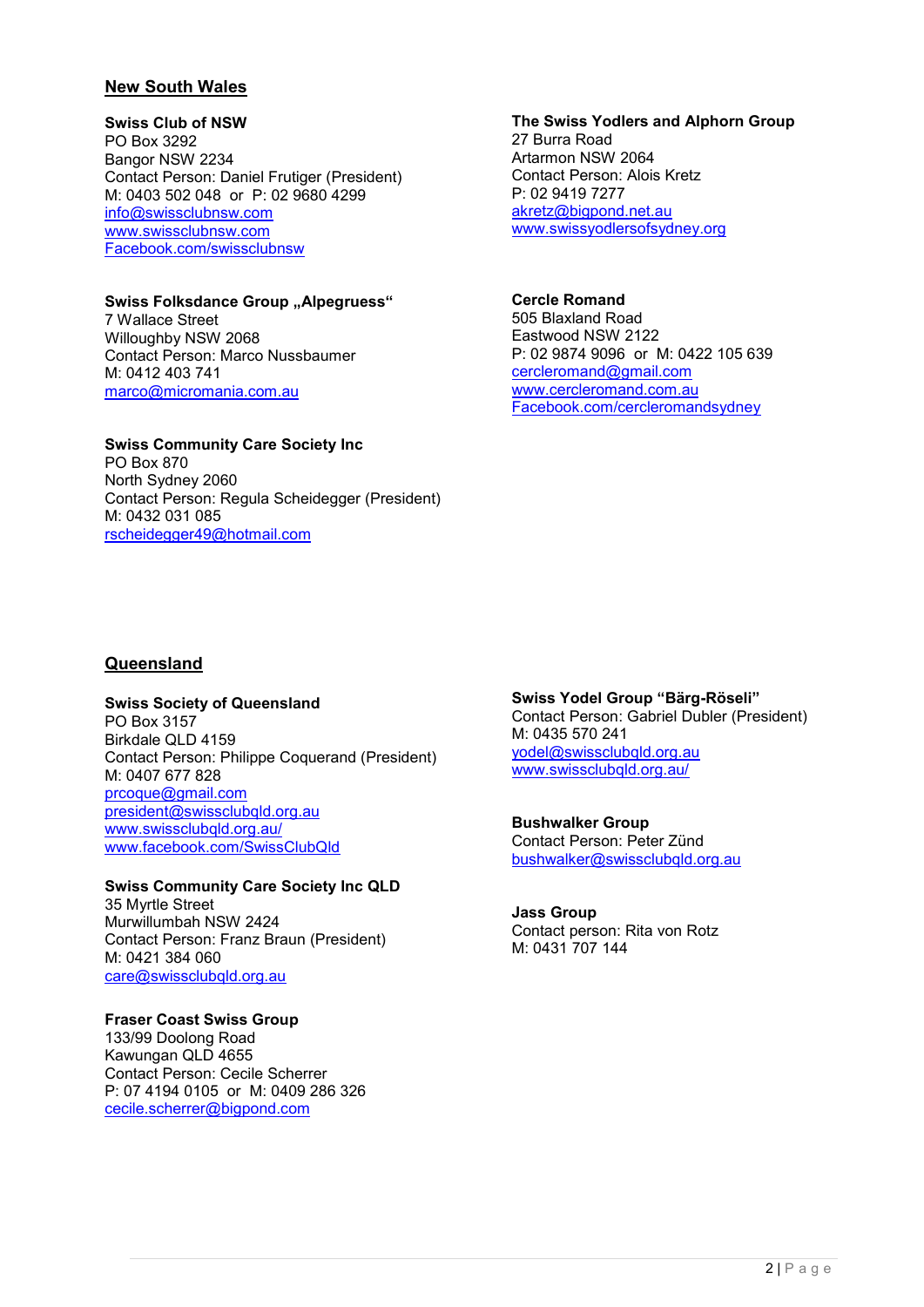# **South Australia**

### **Swiss Club of South Australia Inc**

PO Box 770 North Adelaide SA 5006 Contact Person: Henri Guillaume (President) M: 04 1323 4641 [info@swissclubsa.org.au](mailto:info@swissclubsa.org.au) [www.swissclubsa.com.au](http://www.swissclubsa.com.au/) [Facebook.com/swissclubofsa](http://www.facebook.com/swissclubofsa)

**Frauechränzli** P: 08 8336 5932 [rosiecope@gmail.com](mailto:rosiecope@gmail.com)

**Swiss-German speaking Group** 11/17 Torrens Road Ovingham SA 5082 [dadejung@gmail.com](mailto:dadejung@gmail.com)

## **Victoria**

### **Swiss Club of Victoria**

89 Flinders Lane Melbourne VIC 3000 Contact: Barbara Kündig (President) M: 0402 018 363 or P: 1300 893 968 [info@swissclubvic.com.au](mailto:info@swissclubvic.com.au) [www.swissclubvictoria.com](http://www.swissclubvictoria.com/) [Facebook.com/Swissclubvic](http://www.facebook.com/Swissclubvic)

**Swiss Club of Victoria Restaurant** (currently closed) <https://www.swissrestaurant.com.au/>

### **Swiss Club of Victoria Interest Groups**

**Groupe Romand du Victoria** Contact Person: Patricia Callegari-Medcalf (President) M: 0408 299 660 [patricia.medcalf@hotmail.com](mailto:patricia.medcalf@hotmail.com) [secretairegrouperomand@gmail.com](mailto:secretairegrouperomand@gmail.com)

## **Laughter Yoga Helvetia**

Contact Person : Marianne Bishop P: 03 9432 2421 [laughter.club.helvetia@gmail.com](mailto:laughter.club.helvetia@gmail.com) 

### **Swiss Folksdance Group 'Alpenrose'**

92 Addison Street Elwood VIC 3184 Contact Person: Sylvia Hochuli (President) M: 0409 968 624 or P: 03 9531 6575 [hochuli@tpg.com.au](mailto:hochuli@tpg.com.au)

**Les Bavards - 'The Chatterboxes'** French conversation group Contact Person: Rémy Favre (Convenor) M: 0412 135 095 [remy@favrecranage.com](mailto:remy@favrecranage.com)

#### **Swiss Companion Singers**

Contact Person: Corinne Moor M: 0432 633 501 [Corinne8moor@gmail.com](mailto:Corinne8moor@gmail.com)

## **SwissKids & Swiss Youth Group**

Contact Person: Mat Lorencak M: 0417 106 556 [mat@swissclubvic.com.au](mailto:mat@swissclubvic.com.au)

## **Ladies Luncheons Event**

89 Flinders Lane Melbourne VIC 3000 Contact Person: Heidy Giger Information: 03 9889 9321 [adelheid1@bigpond.com](mailto:adelheid1@bigpond.com)